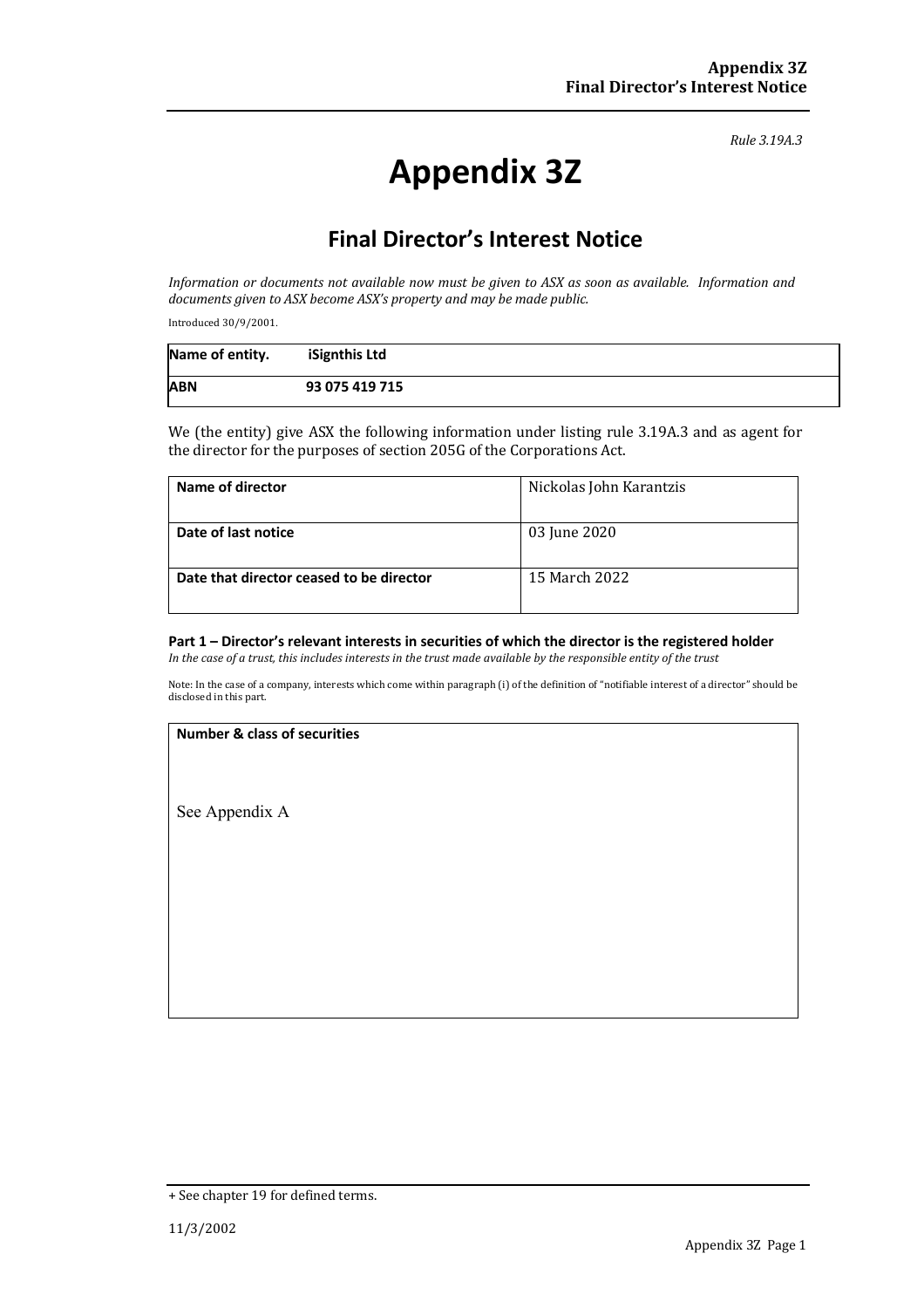#### **Part 2 – Director's relevant interests in securities of which the director is not the registered holder**

Note: In the case of a company, interests which come within paragraph (ii) of the definition of "notifiable interest of a director" should be disclosed in this part.

*In* the case of a trust, this includes interests in the trust made available by the responsible entity of the trust

| Name of holder & nature of interest<br>Note: Provide details of the circumstances giving rise<br>to the relevant interest | <b>Number &amp; class of securities</b> |
|---------------------------------------------------------------------------------------------------------------------------|-----------------------------------------|
|                                                                                                                           | See Appendix A                          |
|                                                                                                                           |                                         |

## **Part 3 – Director's interests in contracts**

| <b>Detail of contract</b>            | Not applicable |
|--------------------------------------|----------------|
|                                      |                |
| <b>Nature of interest</b>            |                |
|                                      |                |
|                                      |                |
| Name of registered holder            |                |
| (if issued securities)               |                |
|                                      |                |
| No. and class of securities to which |                |
| interest relates                     |                |
|                                      |                |
|                                      |                |

<sup>+</sup> See chapter 19 for defined terms.